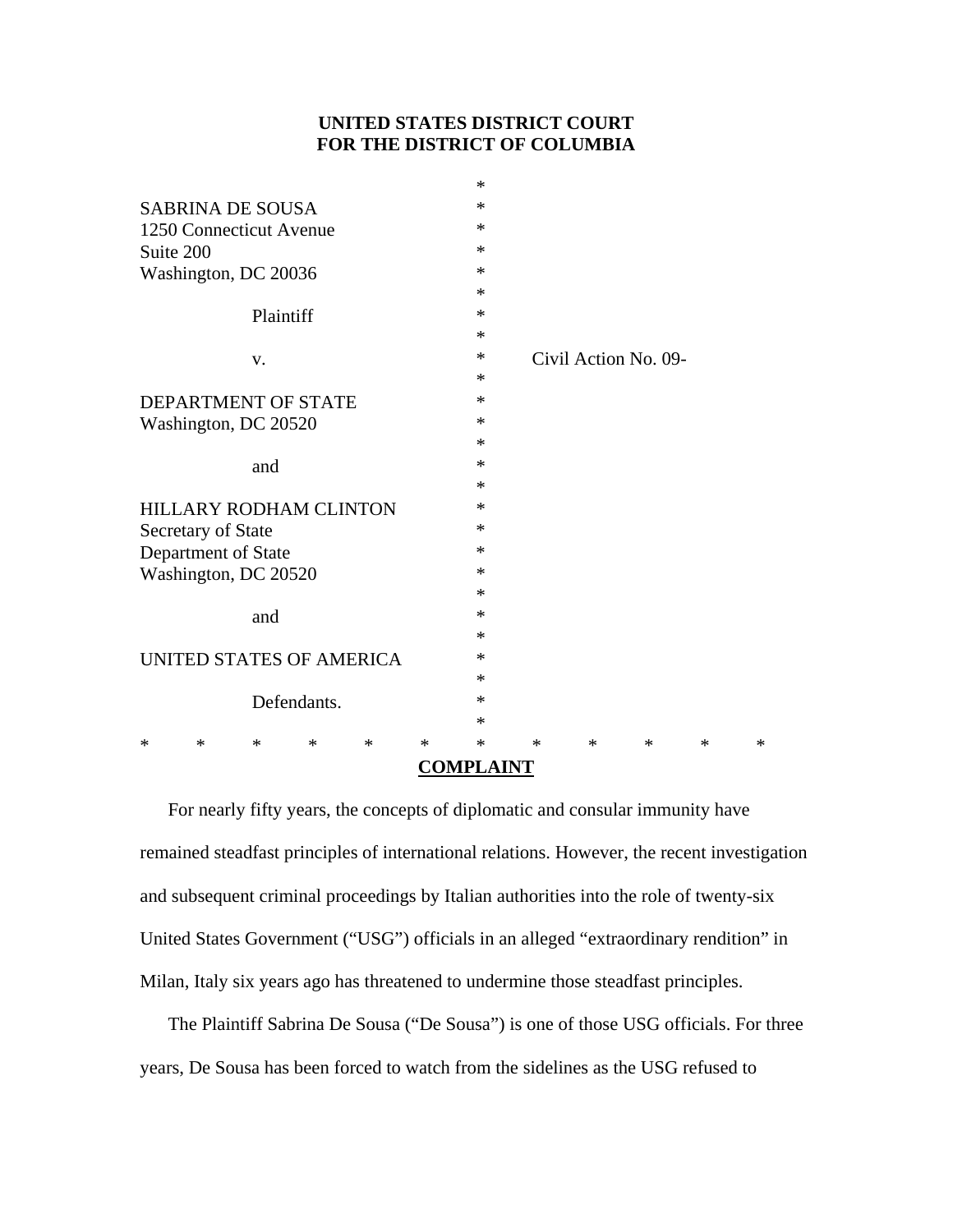intervene on her behalf and affirmatively declare that she is immune from the Italian criminal proceedings. For three years, De Sousa has been intentionally deprived of any recourse to respond to the wide swath of allegations published by the media, particularly in both Italy and the United States. For three years, De Sousa has been ordered to remain silent and placed into a position where she has had to choose between her family overseas and her employment with the USG.

Effectively abandoned and left to fend for herself by the very government she had faithfully served for over a decade, De Sousa has brought this action against defendants Department of State, Hillary Rodham Clinton in her official capacity as Secretary of State, and the United States of America (collectively referred to herein as the "defendants") in order to seek vindication of her rights. She has brought this action pursuant to the Federal Declaratory Judgment Act, 28 U.S.C. §2201, the Administrative Procedures Act, 5 U.S.C. §701 et seq., the All Writs Act, 28 U.S.C. §1651, the Department of State's internal regulations and the Fifth Amendment to the U.S. Constitution.

## **JURISDICTION**

1. This Court has jurisdiction over this matter pursuant to 5 U.S.C. §702 and 28 U.S.C. §1331.

### **VENUE**

2. Venue is appropriate in the District under 5 U.S.C. §703 and 28 U.S.C. §1391.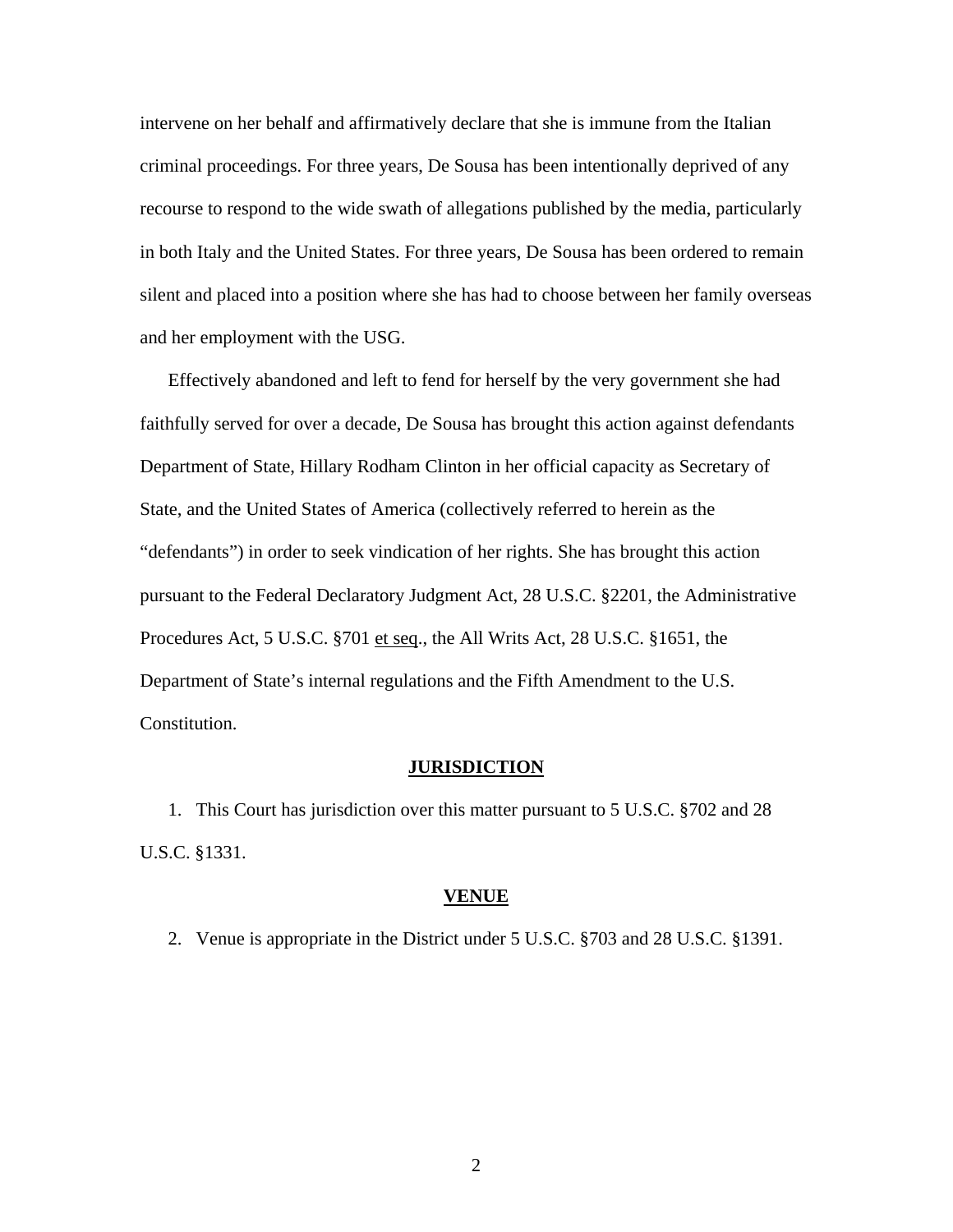#### **PARTIES**

3. Plaintiff Sabrina De Sousa ("De Sousa") was formerly employed by the Department of State as a Foreign Service Officer ("FSO"). Originally born in India, she became a naturalized U.S. citizen in 1985. De Sousa served as an FSO from 1998 to 2009, completing tours at the U.S. Embassy in Rome, Italy and the U. S. Consulate in Milan, Italy. Given the untenable position in which the defendants had placed her, she reluctantly resigned from the Department of State on February 13, 2009.

4. Defendant Department of State ("DOS") is an agency as defined in 5 U.S.C. §701 and has arbitrary, capriciously and unlawfully refused to ensure that De Sousa is protected from foreign criminal prosecution by way of diplomatic/consular immunity and provided with legal representation.

5. Defendant Secretary of State Hillary Rodham Clinton ("Secretary Clinton") has arbitrary, capriciously and unlawfully refused to ensure that De Sousa is protected from foreign criminal prosecution by way of diplomatic/consular immunity and provided with legal representation.

6. Defendant United States of America is responsible for the actions and activities that led the refusal to provide De Sousa with diplomatic/consular immunity and/or with legal representation, as well as the refusal to permit her to travel overseas.

### **BACKGROUND**

### *History and Purpose of Diplomatic and Consular Immunity*

7. Diplomatic/consular immunity is an integral part of U.S. law, U.S. foreign policy, U.S. ability to conduct international relations, and—by extension—U.S. political, legal, economic, and national security interests. Moreover, it reflects the basic principles of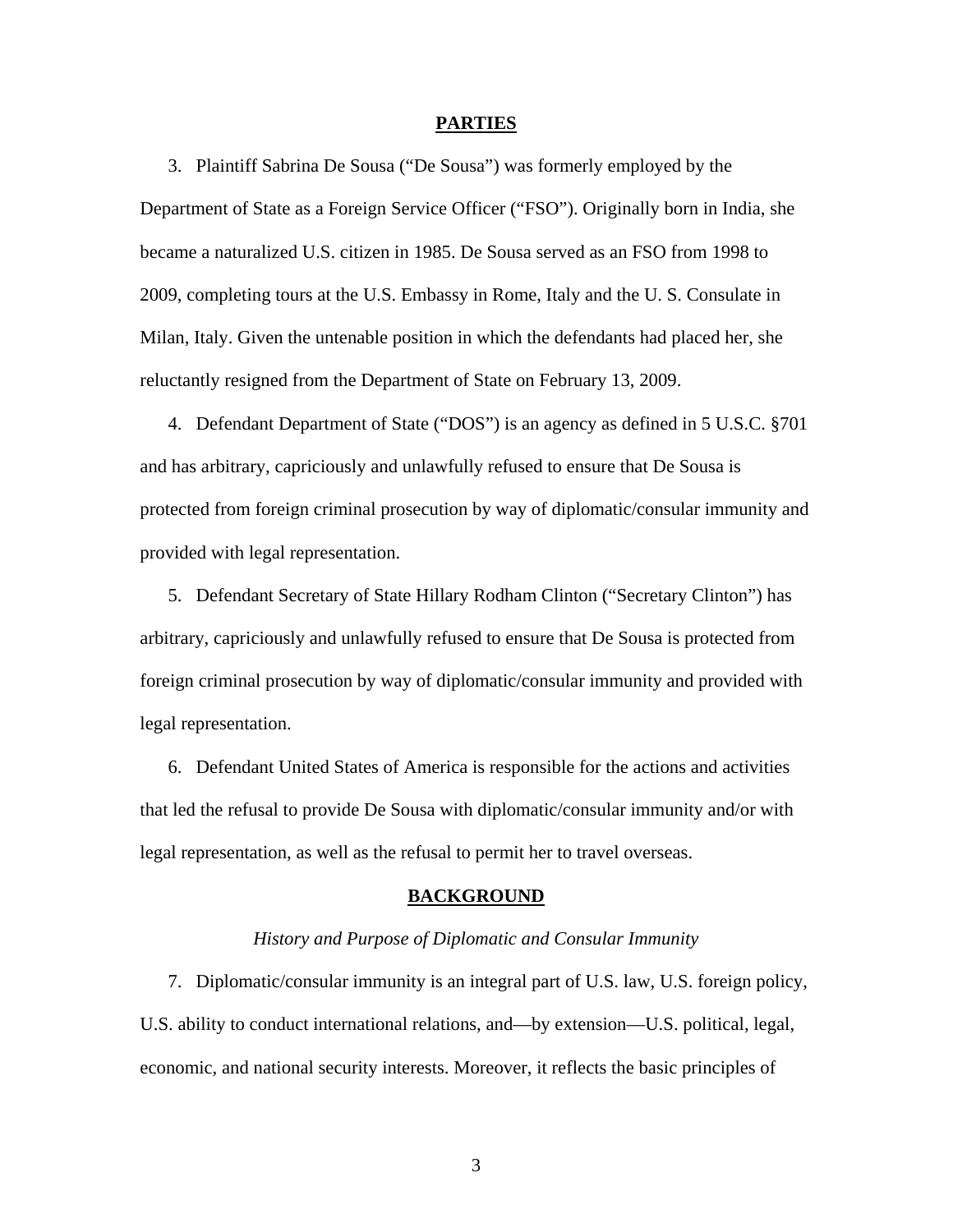fairness and due process embodied in U.S. democracy and constitutional norms. Accordingly, a failure by the USG to assert diplomatic/consular immunity for conduct by USG officials in the course of their official duties would erode both individual rights and our most basic constitutional and legal precepts.

8. Historically, diplomatic/consular immunity developed as an institution to maintain effective government relations, including during periods of political strain and even [armed conflict](http://en.wikipedia.org/wiki/War). Thus, the origins of diplomatic/consular immunity are based on harmony and reciprocity: in adopting this doctrine, different nations were able to put aside their immediate unilateral interests in favor of a reciprocal cooperative regime that mutually benefited all nations in the long term. According to this doctrine, when a nation fails to assert diplomatic/consular immunity, the doctrine of diplomatic/consular immunity becomes marginally weaker.

9. To that end, a failure by the USG to ensure that designated USG officials receive diplomatic/consular immunity would potentially set a dangerous—indeed catastrophic precedent for USG officials overseas. Not only would the USG's actions (or inaction) in failing to accord immunity have an unpredictable deterrent effect on morale and recruitment, but such actions would undoubtedly send an international message that other countries should feel free to prosecute USG officials simply for executing their official duties.

10. Such a result would contravene the United States' fundamental and historical priority of protecting U.S. interests and U.S. citizens. It was due to concerns about USG officials being subjected to unfair and/or politically-motivated prosecutions by an unaccountable international legal body that the U.S. has not ratified the Rome Statute of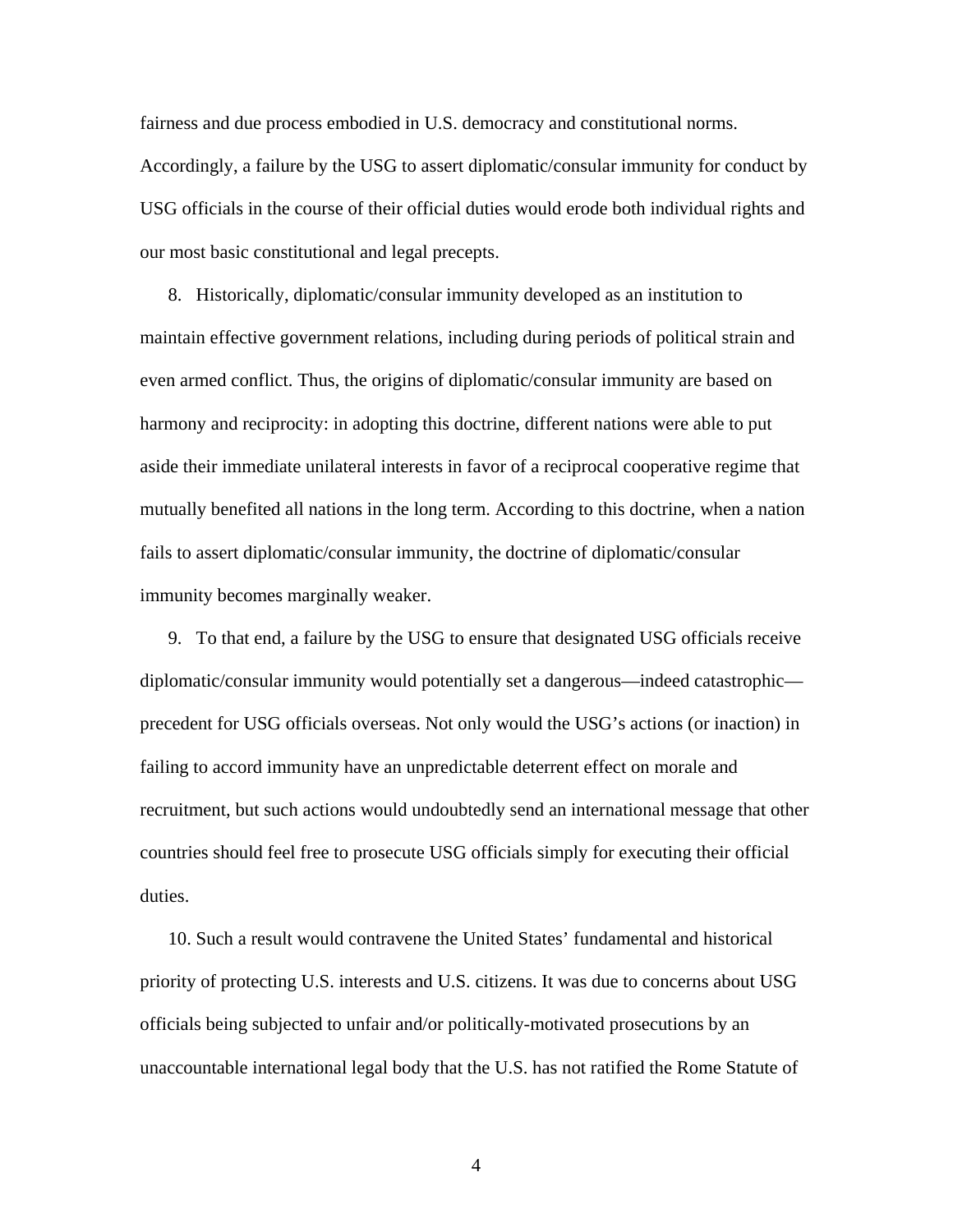the International Criminal Court. Precisely those same concerns underlie the rationale for having diplomatic/consular immunity.

11. For the purpose of reciprocity, the USG has set up clear and unambiguous procedures pertaining to the immunity of foreign government officials serving within the U.S. The Diplomatic Relations Act of 1978, 22 U.S.C. §254a, et seq., sets forth the particular procedures and principles underlying immunity for foreign government officials serving in the United States. Specifically, 22 U.S.C. §254d stipulates that any action brought against an individual who is entitled to immunity shall be dismissed subsequent to a motion by or on behalf of the individual that demonstrates that he/she is in fact entitled to immunity. A fundamental basis for setting up such unambiguous procedures is to ensure that USG official serving overseas are afforded the same treatment.

## *The Vienna Convention on Diplomatic Relations*

12. The Vienna Convention on Diplomatic Relations of 1961 ("VCDR") encompasses the rights and privileges of diplomatic personnel of signatory States. Both the United States and Italy are signatories.

13. Pursuant to Article 1, a "diplomatic agent" is defined as a member of the diplomatic staff of an embassy.

14. Pursuant to Article 9, a receiving State may notify the sending State at any time and without explanation that a particular member of the diplomatic staff of the sending State has been declared *persona non grata*.

15. Pursuant to Article 29, a diplomatic agent is immune from arrest or detention.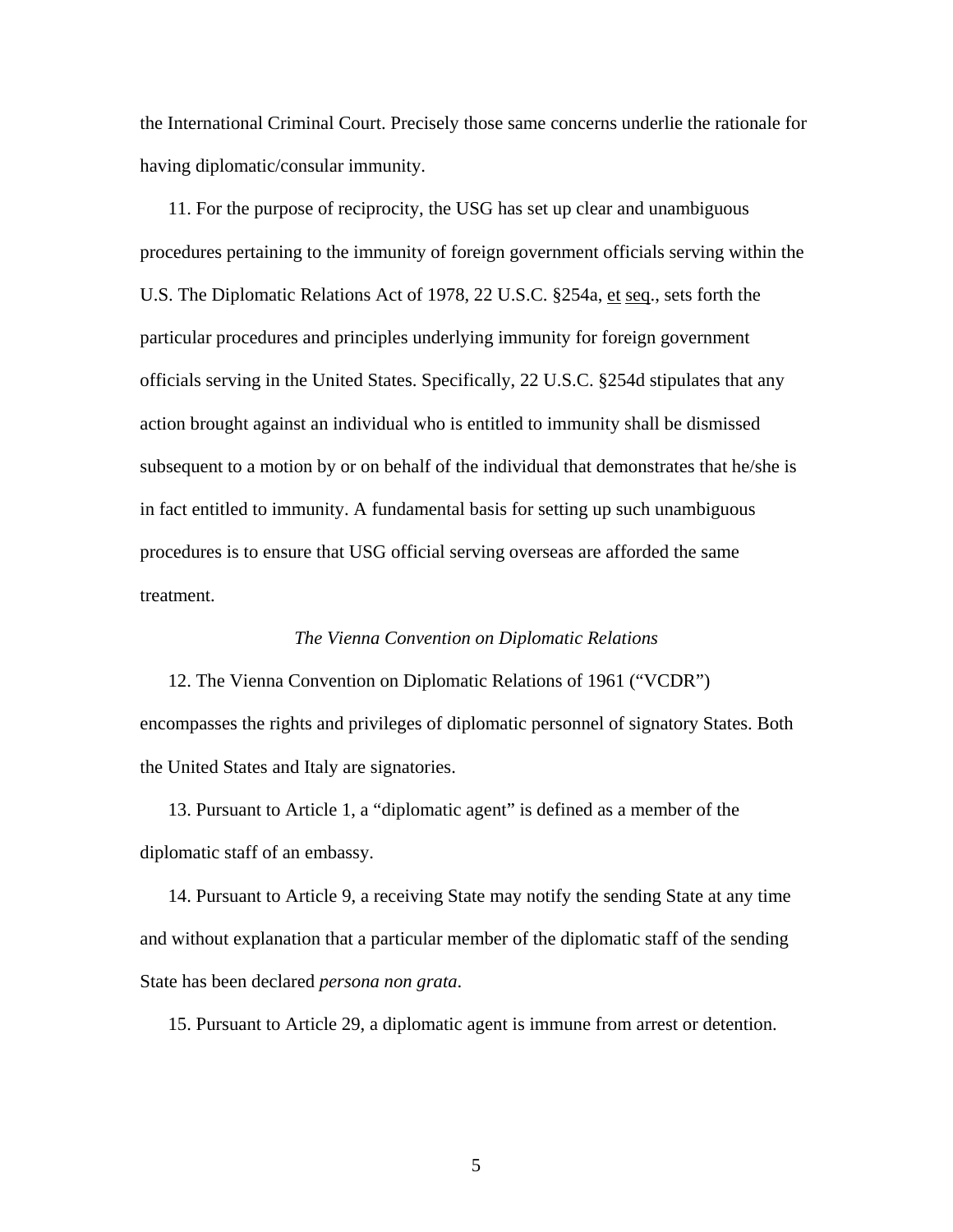16. Pursuant to Article 31, a diplomatic agent is immune from the criminal jurisdiction of the receiving State. However, the diplomatic agent remains subject to the criminal jurisdiction of the sending State.

17. Pursuant to Article 39(2), a diplomatic agent retains residual immunity without limitation of time for acts performed in the exercise of his/her official functions, even after the diplomatic agent ceases activity within the receiving State.

18. Pursuant to Article 32(2), any waiver of diplomatic immunity by the sending State with respect to a particular diplomatic agent must be express.

## *The Vienna Convention on Consular Relations*

19. The Vienna Convention on Consular Relations of 1963 ("VCCR") encompasses the rights and privileges of consular personnel of signatory States. Both the United States and Italy are signatories.

20. Pursuant to Article 1, a "consular officer" is defined as any person entrusted with the exercise of consular functions.

21. Pursuant to Article 23, a receiving State may notify the sending State at any time that a consular officer of the sending State has been declared *persona non grata*.

22. Pursuant to Article 43(1), a consular officer is immune from the criminal and civil jurisdiction of the receiving State with respect to acts performed in the exercise of consular functions.

23. Pursuant to Article 53(4), a consular officer retains residual immunity without limitation of time for acts performed in the exercise of his/her official functions, even after the consular officer ceases activity within the receiving State.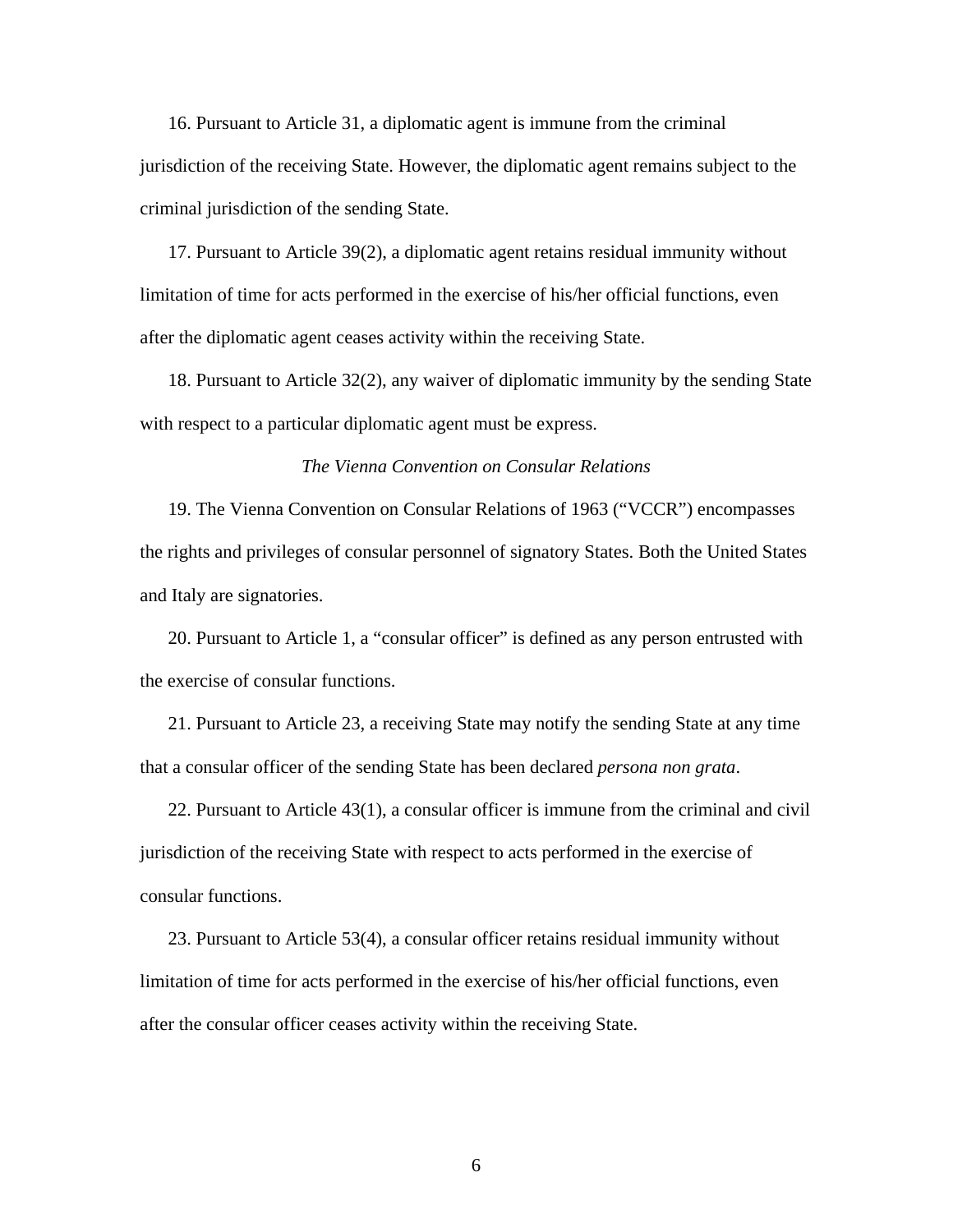24. Pursuant to Article 45(2), any waiver of consular immunity by the sending State with respect to a consular officer must be express and in writing.

## *North Atlantic Treaty Organization Status of Forces Agreement*

25. The North Atlantic Treaty Organization Status of Forces Agreement ("NATO SOFA") encompasses jurisdictional matters pertaining to conduct by military personnel based in other NATO countries. Both the United States and Italy are signatories.

26. Pursuant to Article 1, the term "force" is defined as the military personnel belonging to one NATO country when in the territory of another NATO country in connection with their official duties. A "sending State" is defined as the NATO country to which the military personnel belong and a "receiving State" is defined as the NATO country in which the sending State's military personnel are located.

27. Pursuant to Article 7(1)(a), the military authorities of the sending State shall retain the right to exercise criminal and disciplinary jurisdiction conferred on them by the laws of the sending State over members of the force.

28. Pursuant to Article 7(3)(a)(ii), the military authorities of the sending State shall have the primary right to exercise jurisdiction over a member of the force in relation to offenses arising out of any act or omission done in the performance of official duty.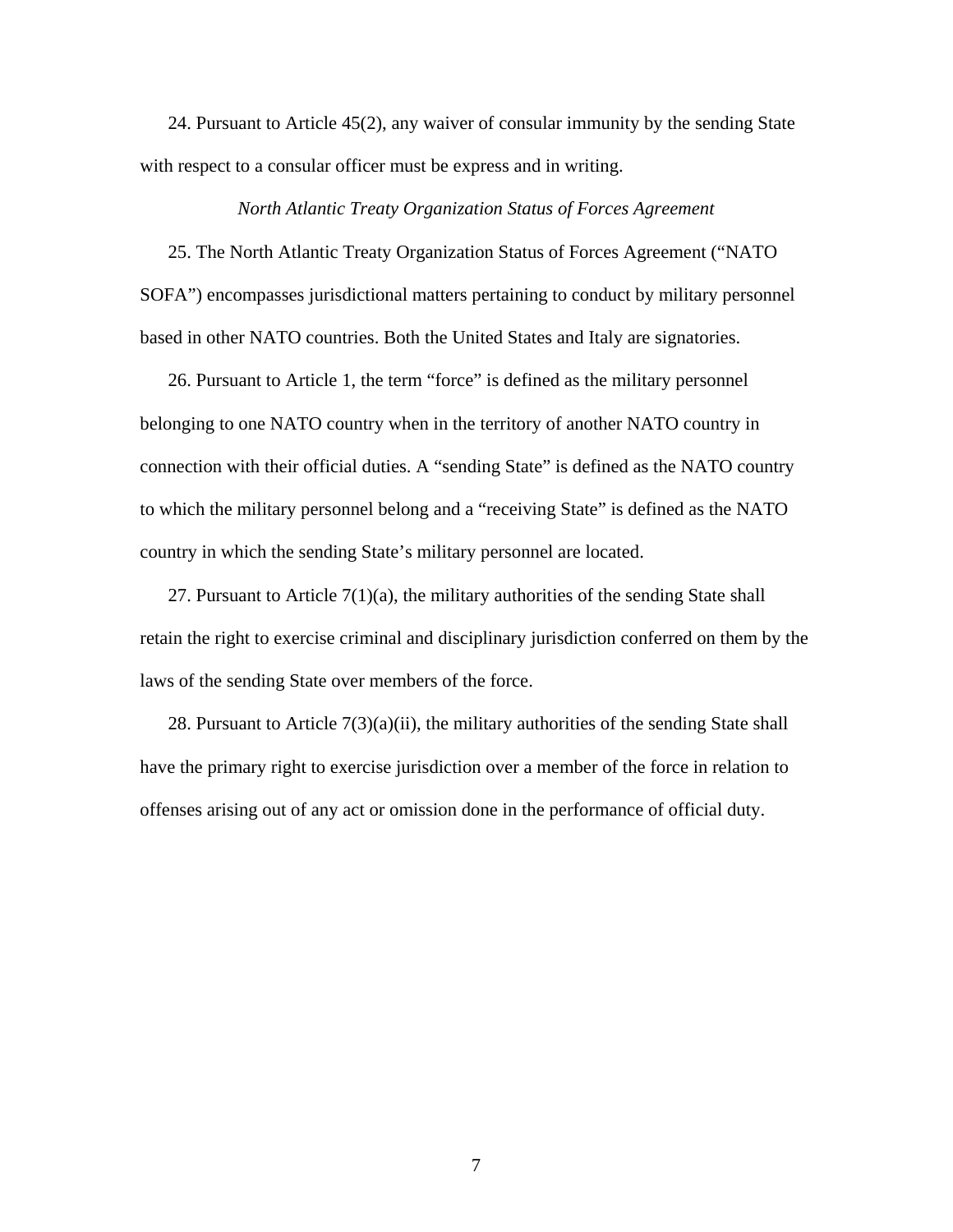## **FACTS**

### *De Sousa's Background*

29. De Sousa was born in Bombay, India in 1955.

30. In 1985, De Sousa became a naturalized U.S. citizen.

31. De Sousa's biological family largely resides outside of the United States. Her mother, whose advanced age remains a constant concern, and one of her sisters live in India. Other siblings live in Europe and Canada.

32. Prior to joining DOS, De Sousa had already become skilled in mastering foreign languages. She maintained and continues to maintain multilingual conversational language capabilities and enjoys a broad range of international cultural exposure.

# *De Sousa's Employment Status in Italy*

33. In 1998, De Sousa was selected to serve as an FSO.

34. In August 1998, De Sousa was assigned to the U.S. Embassy in Rome, Italy as a Political Officer, Second Secretary. She was provided with a USG Diplomatic Passport that explicitly stated Sousa was abroad on a diplomatic assignment. Her position fell within the definition of a "diplomatic agent."

35. In May 2001, De Sousa was assigned to the U.S. Consulate in Milan, Italy as a Consul. She was provided with a USG Diplomatic Passport that explicitly stated De Sousa was abroad on a diplomatic assignment. Her position fell within the definition of a "consular officer." De Sousa's tour of duty was scheduled to end in May 2004.

*The Alleged Kidnapping of Abu Omar and Resulting Criminal Proceedings* 

36. On February 17, 2003, De Sousa was vacationing at a ski resort in Madonna di Campiglio, Italy, nearly 130 miles from Milan, Italy.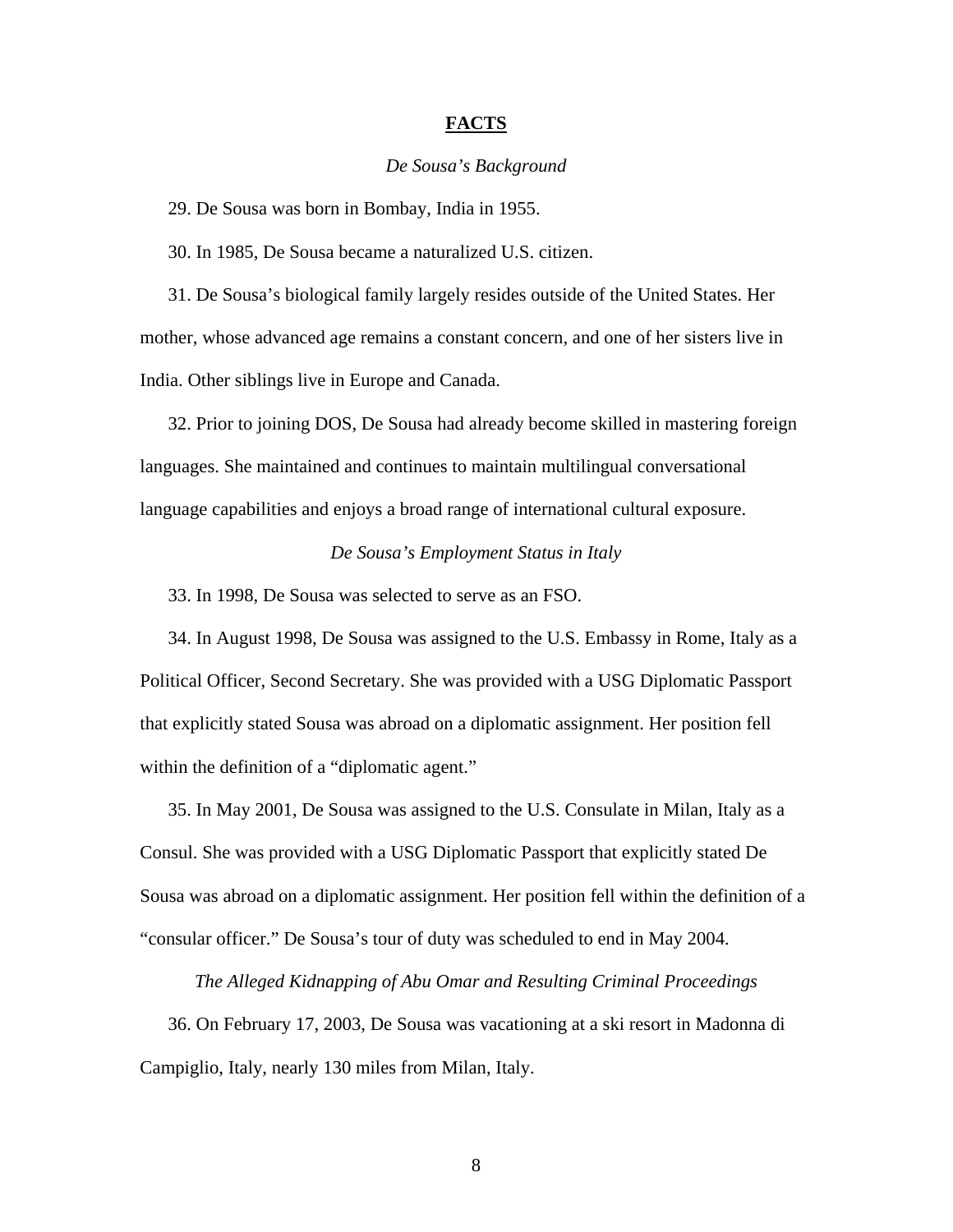37. According to published news reports, on or about that same day, Hassan Mustafa Osama Nasr (also known as "Abu Omar"), was allegedly kidnapped in Milan, Italy by both USG and Italian intelligence officials. See *http://news.bbc.co.uk/2/hi/europe/ 6732897.stm* (last visited on May 5, 2009); *http://www.matthewacole.com/pdfs/ Blowback-GQ.pdf* (last visited May 7, 2009).

38. Abu Omar was allegedly flown to Egypt and subjected to interrogation, including torture*. http://www.washingtonpost.com/wp-dyn/content/article/2009/04/22/ AR2009042202059.html* (last visited May 5, 2009); *http://www.matthewacole.com/pdfs/ Blowback-GQ.pdf* (last visited May 7, 2009).

39. In January 2004, De Sousa's tour in Italy ended and she returned to the United States. She continued to work at DOS and took part in public policy coordination efforts.

40. In July 2005, Italian Prosecutor Armando Spataro issued arrest warrants for twenty-two (22) alleged Central Intelligence Agency ("CIA") operatives in relation to his investigation into the alleged kidnapping of Abu Omar. *http://www.washingtonpost.com/ wp-dyn/content/article/2005/12/04/AR2005120400885.html* (last visited May 5, 2009). In July 2006, an arrest warrant for De Sousa was issued; she was identified as one of the four main USG officials responsible for coordinating the alleged operation. See *http://www.statewatch.org /news/2006/oct/10italy-omar-case.htm* (last visited May 5, 2009).

41. On February 16, 2007, Judge Oscar Magi ("Judge Magi") in Milan, Italy indicted twenty-six (26) USG officials, including De Sousa, for their alleged role in the kidnapping of Abu Omar. *http://www.nytimes.com/2007/02/17/world/europe/17CIA.html ?\_r=1&scp=1&sq=italy%20indicts%2031&st=cse* (last visited May 5, 2009). Abu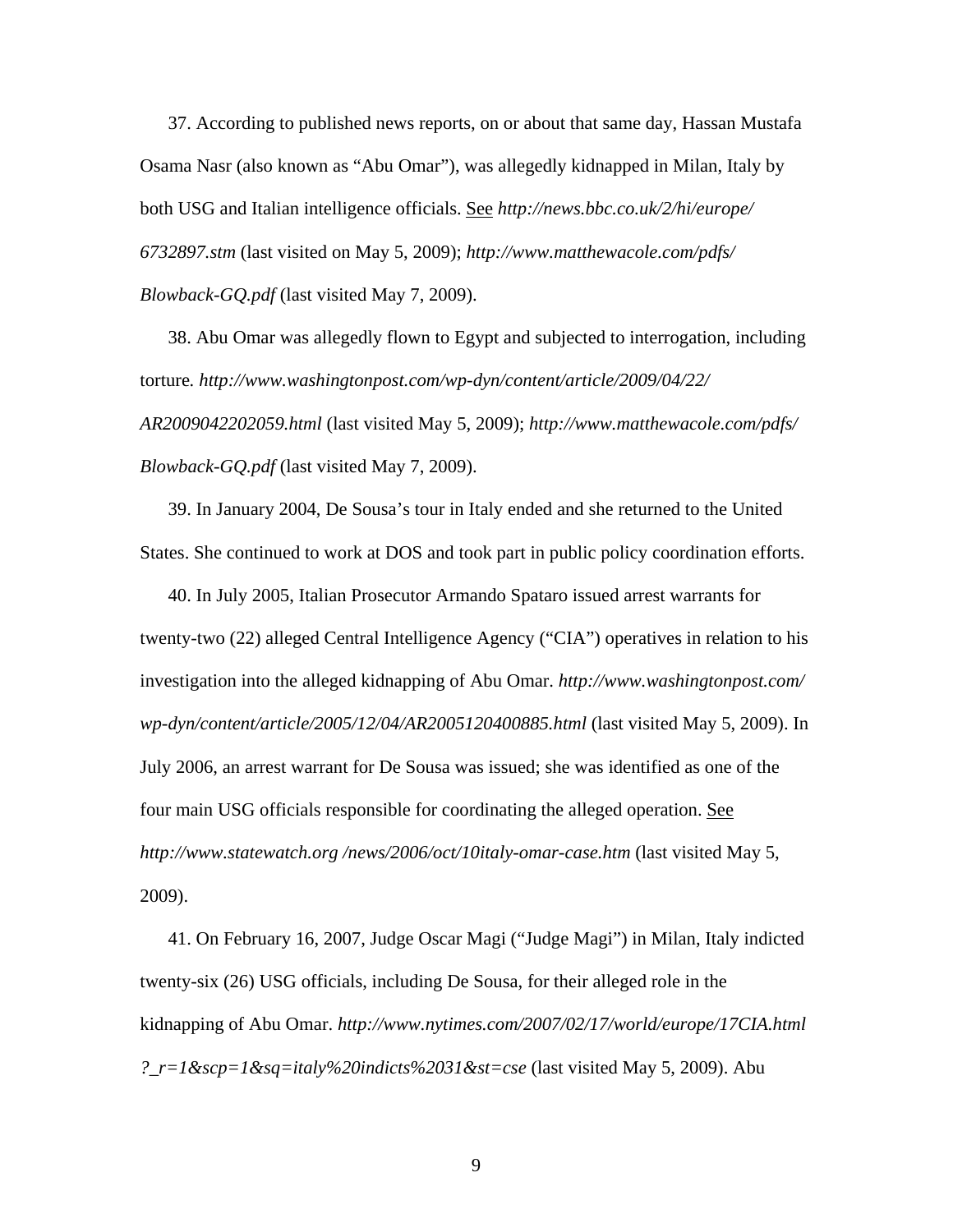Omar, for his part, has brought a separate civil suit in Italy. *http://www.voanews.com /english/archive/2007-04/2007-04-05-voa52.cfm?CFID=202100850&CFTOKEN= 66790072&jsessionid=6630a0dd59bbe2ffc3476019171e652d7636* (last visited May 13, 2009).

42. De Sousa categorically denies having any involvement in the alleged kidnapping of Abu Omar. She also rejects the allegation that she was a principal planner of the alleged operation. Even if the allegations were true, though, her actions clearly fell within the scope of her official duties and thereby entitle her to diplomatic/consular immunity.

43. On June 8, 2007, Judge Magi convened criminal proceedings pertaining to the conduct of the twenty-six USG officials, as well as six Italian officials, in relation to the alleged kidnapping of Abu Omar. *http://news.bbc.co.uk/2/hi/europe/6732897.stm* (last visited May 5, 2009). Of the twenty-six USG officials, all are reportedly civilians with the exception of Air Force Lieutenant Colonel Joseph Romano ("LTC Romano"). See *http://www.alertnet.org/thenews/newsdesk/HRW/fe1d4abcec0c533e3020639615b98c7b.h tm* (last accessed May 7, 2009); *http://www.stripes.com/article.asp?section=104& article= 41068&archive=true* (last accessed May 7, 2009).

44. On March 11, 2009, Italy's Constitutional Court ruled that Italian prosecutors had violated state secrecy in gathering evidence for the criminal proceedings and deemed certain evidence inadmissible. *http://www.nytimes.com/2009/03/12/world/europe/ 12italy.html?\_r=1&ref=world* (last accessed May 5, 2009). Italian prosecutors have publicly stated that the trial against the USG officials will still go forward. *http://www.latimes.com/news/nationworld/world/la-fg-italy-cia13-2009mar13,0, 5248749.story* (last visited May 12, 2009).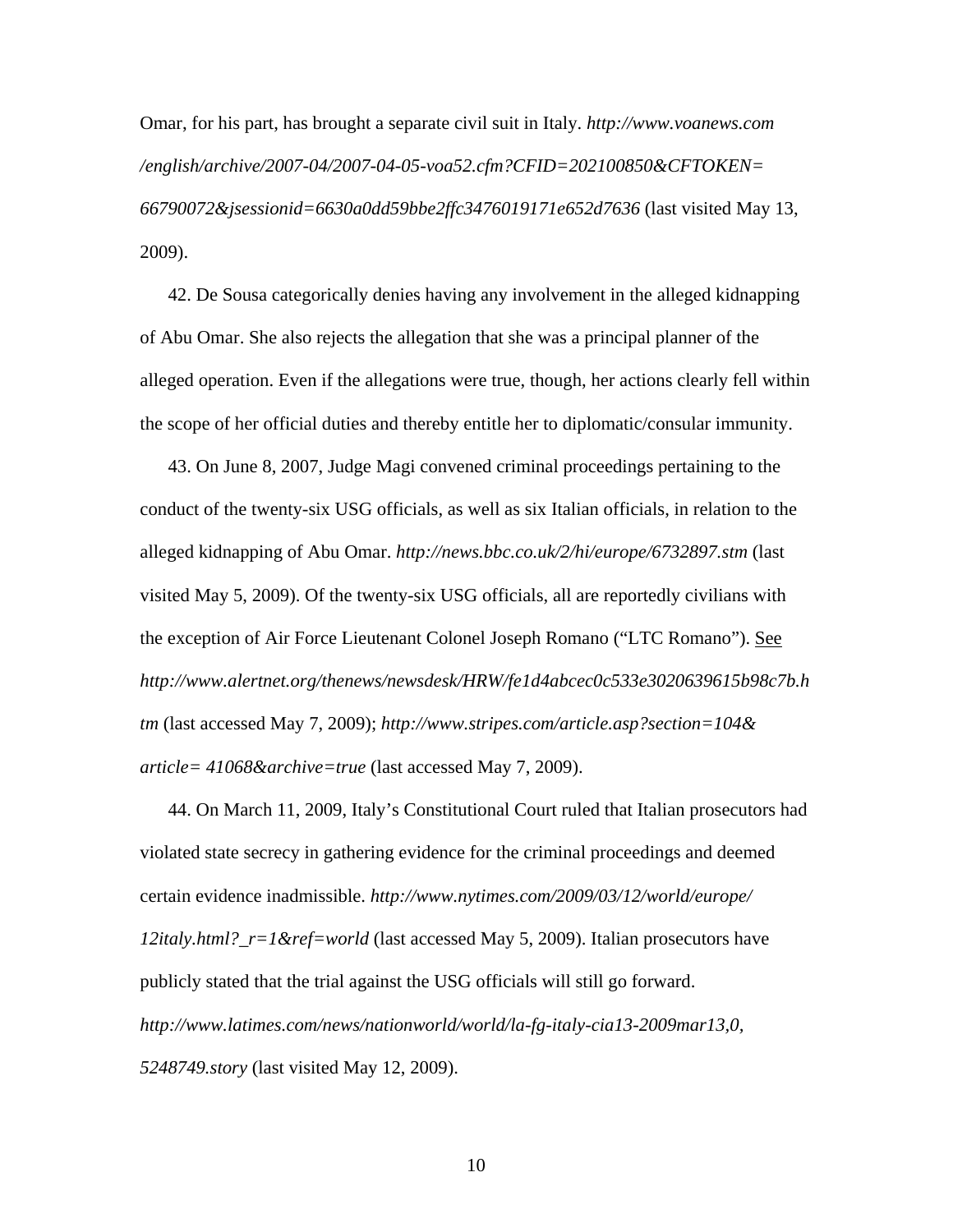45. On April 22, 2009, Judge Magi adjourned the criminal proceedings until May 20, 2009, in order to consider requests from Italian government-appointed defense lawyers seeking to have the proceedings and indictments dismissed in their entirety. *http://uk.reuters.com/article/usTopNews/idUKTRE53L4V520090422?pageNumber=1&vi rtualBrandChannel=0* (last accessed May 5, 2009).

## *Actions by the United States Government*

46. Throughout the course of the criminal proceedings and while she remained an employee of DOS, De Sousa was instructed not to communicate with the Italian government-appointed defense lawyers representing her interests. She was also instructed not to speak to the media regarding the criminal proceedings or any aspect of the alleged kidnapping of Abu Omar.

47. At no point throughout the course of the criminal investigation and pending criminal proceedings has the USG, through Secretary Clinton or another appropriate USG official, intervened and declared that De Sousa enjoys diplomatic/consular immunity. Conversely, at no point has the USG, through Secretary Clinton or another appropriate USG official, expressly waived the diplomatic/consular immunity of De Sousa.

48. To date, the USG has not exercised its discretionary authority to bring criminal charges against De Sousa for her alleged involvement in the alleged kidnapping of Abu Omar. Upon information and belief, the USG has concluded that, even if the allegations are true, De Sousa's conduct did not constitute a criminal offense under U.S. law.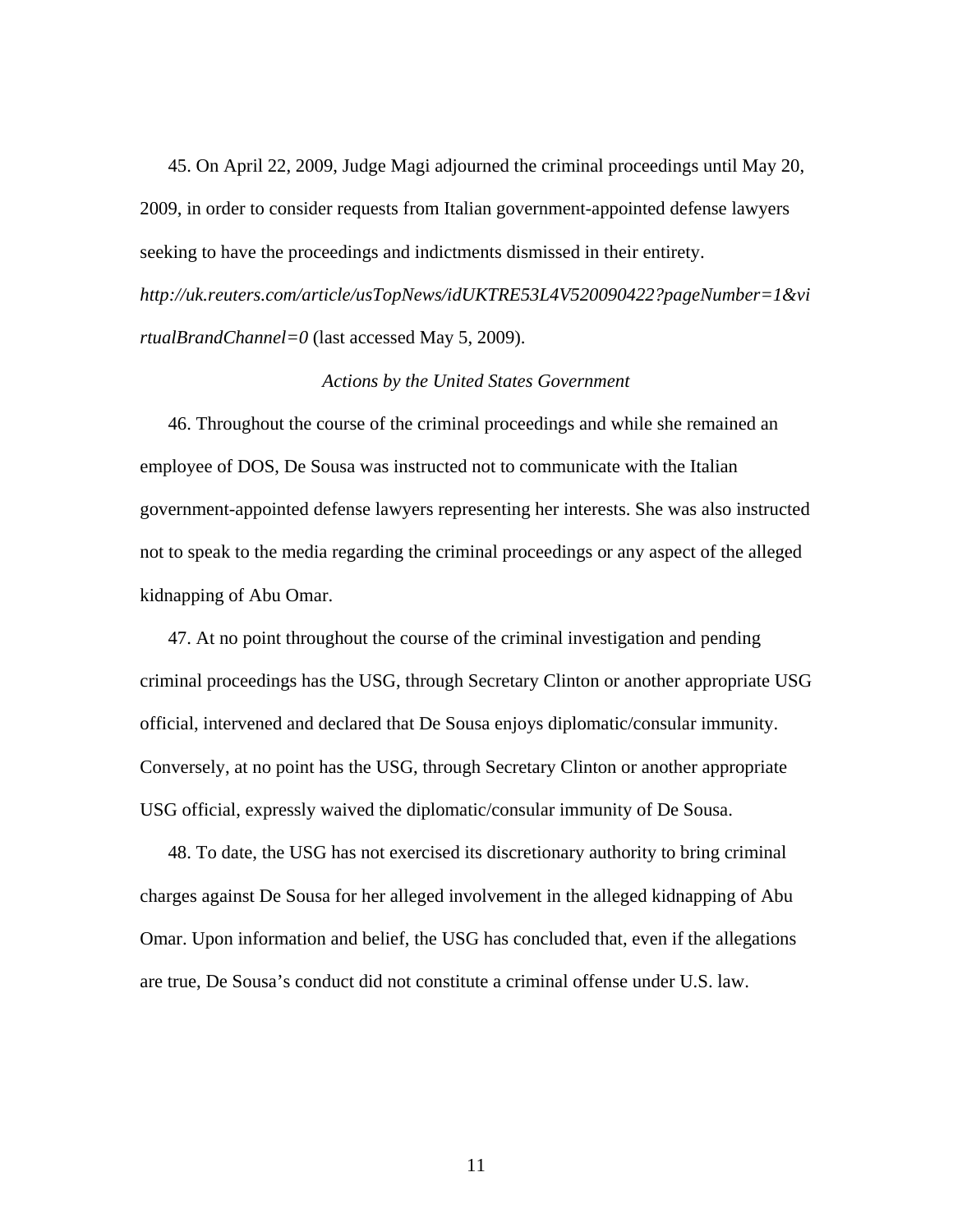49. At no point throughout the course of the criminal investigation and pending criminal proceedings has the USG provided De Sousa with legal representation or any manner of communication with her Italian government-appointed lawyers.

50. The Department of Defense has arranged for legal representation for LTC Romano. See *http://www.radioradicale.it/scheda/255891/processo-per-il-rapimentodellex-imam-abu-omar* (last visited May 9, 2009). The USG has not invoked the NATO SOFA. Upon information and belief, Romano is the only USG official receiving legal assistance from any agency of the USG.

51. To date, there is still a pending EUROPOL warrant for De Sousa's arrest. If she attempts to enter any country within the European Union, she will immediately be arrested. If she enters into any other countries, she risks the possibility that those countries will choose to arrest and extradite her to Italy. In effect, De Sousa runs the risk of arrest and detention if she ever leaves the territorial sovereignty of the United States.

52. At no point has the DOS conducted a fact-finding investigation of its own regarding the alleged kidnapping that involved collecting information directly from De Sousa. Upon information and belief, DOS has not conducted any investigations into this matter at all.

53. At no point has DOS convened any manner of an internal name-clearing hearing involving De Sousa that would permit her to refute (even if only to USG officials) the allegations currently arrayed against her by Italian authorities.

54. Upon information and belief, the full spectrum of charges alleged by the Italian authorities, including the alleged conduct that forms the basis for the charges, are detailed in De Sousa's personnel and/or security files.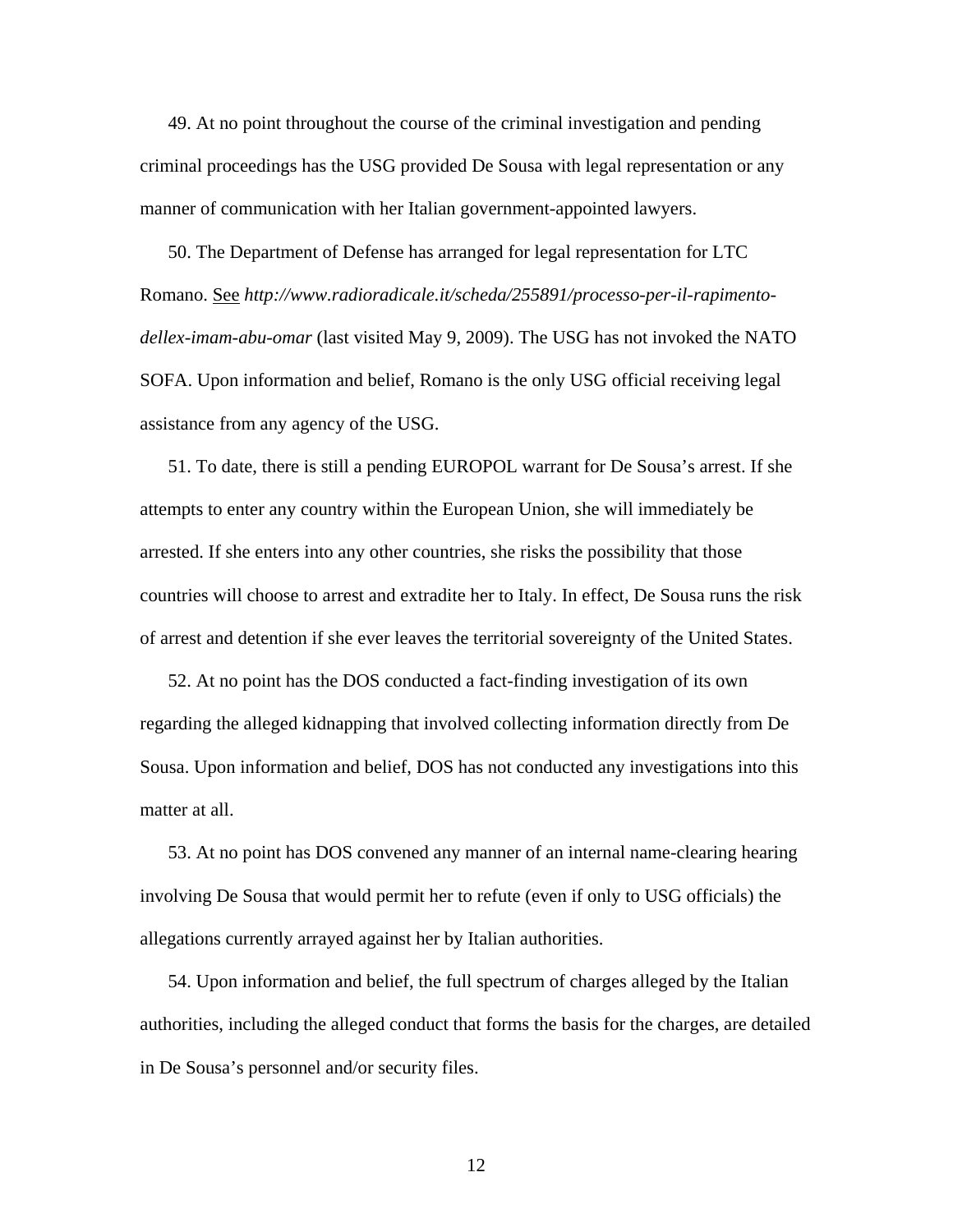### *The U.S. and International Media Reporting*

55. Media reports on the alleged kidnapping of Abu Omar have been widespread, particularly in Europe and the United States. See generally STEPHEN GREY, GHOST PLANE: THE TRUE STORY OF THE CIA TORTURE PROGRAM (St. Martin's Press, 2006); Matthew Cole, *Blowback*, Gentleman's Quarterly, March 2007; *http://news.bbc.co.uk/2/ hi/europe/6732897.stm* (last accessed on May 5, 2009); *http://www.lefigaro.fr/ international/20060224.FIG000001516\_auditions\_sur\_le\_rapt\_d\_un\_imam\_par\_la\_cia. html* (last accessed May 10, 2009); *http://www.nytimes.com/2005/06/26/international/ europe/26milan.html?pagewanted=1* (last visited May 12, 2009); *http://www.washingtonpost.com /wp-dyn/content/article/2007/02/27/AR200702270 1160.html* (last visited May 12, 2009). Upon information and belief, in light of the widespread interest in his "Blowback" article, Matthew Cole is set to publish a book in Fall 2009 on the entire Abu Omar controversy.

56. European media outlets have published articles providing inaccurate descriptions of De Sousa, alluding to the notion that she was the principal planner of the alleged kidnapping of Abu Omar. These descriptions have also included depictions of her personality that have included nicknames such as "The Tiger" and "Mata Hari." See e.g. *http://www.corriere.it/Primo\_Piano/Cronache/2006/07\_Luglio/09/0limipi0.shtml* (last visited May 10, 2009); *http://archiviostorico.corriere.it/2005/luglio/05/ Quei\_ complimenti\_della\_Cia\_Sismi\_co\_9\_050705038.shtml* (last visited May 10, 2009).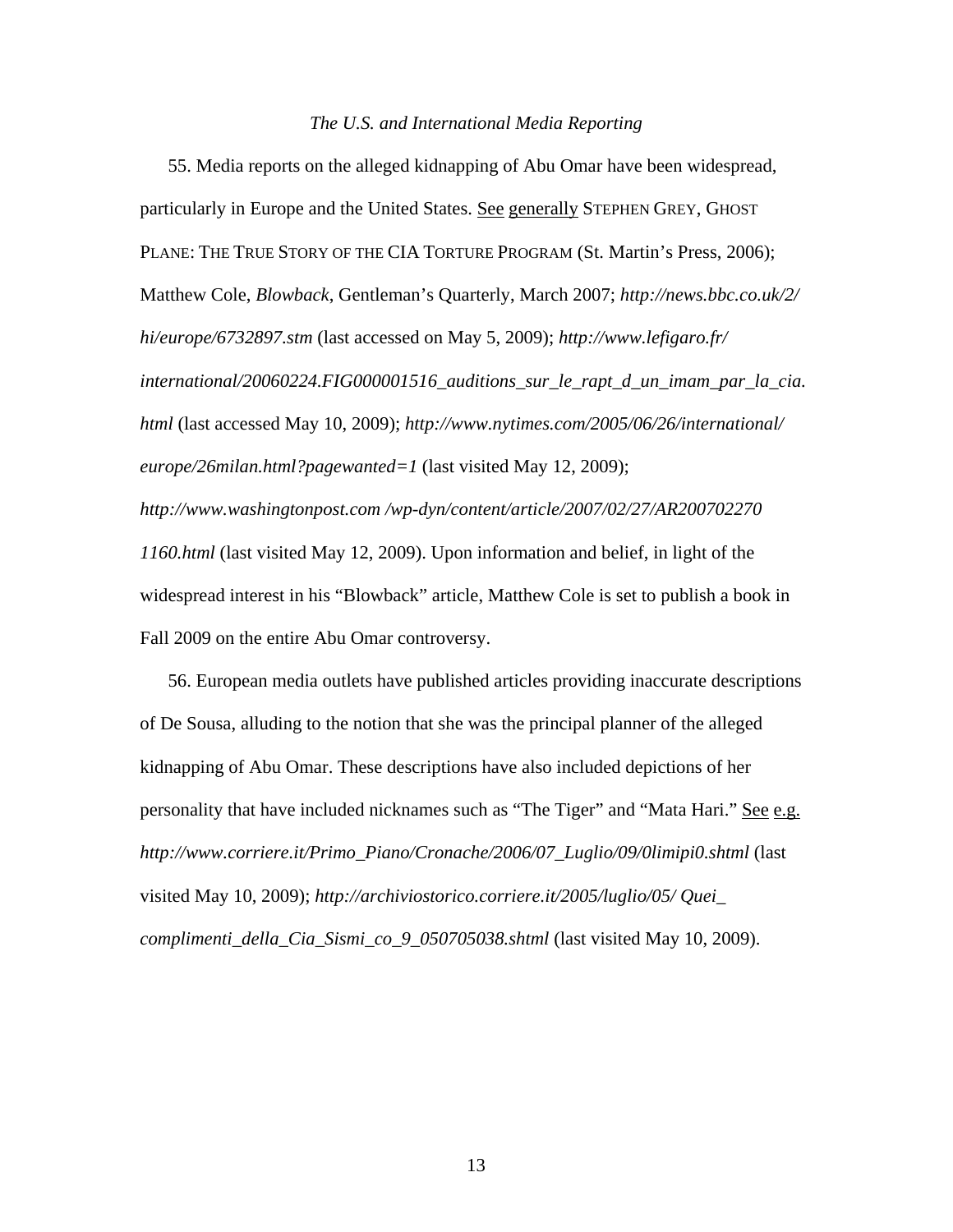### *De Sousa's Decision to Resign*

57. By July 2006, having exhausted all available internal mechanisms, De Sousa began seeking assistance from then-Secretary of State Condoleezza Rice by way of written letters. Specifically, she requested that the USG formally invoke diplomatic/consular immunity with respect to De Sousa's alleged involvement in the kidnapping of Abu Omar and provide her with legal representation to counter the charges in the Italian criminal proceedings. She never received a response.

58. In March 2008, having not seen her family for over a year, De Sousa used her available annual leave and traveled to India.

59. In October 2008, De Sousa wished to visit her family in India again. She sought permission to travel using annual leave hours, but her request was denied. She was informed that any travel arrangements she made outside of the United States could jeopardize both her safety and that of other USG officials. Specifically, De Sousa was informed that the pending Italian criminal proceedings and EUROPOL warrant raised the risk of her possible arrest and extradition to Italy. It was De Sousa's understanding that if she traveled to India in any capacity, she would risk termination of her employment.

60. After the inauguration of President Barack Obama and the appointment of Secretary Clinton, De Sousa attempted one last time to seek assistance with respect to the criminal proceedings in Italy. In a letter to Secretary Clinton which De Sousa also forwarded to U.S. Attorney General Eric Holder and several Congressional committees, De Sousa emphasized the need for assistance by noting that her ability to travel to India to visit her family had been restricted specifically because of the pending criminal proceedings. De Sousa did not receive a response.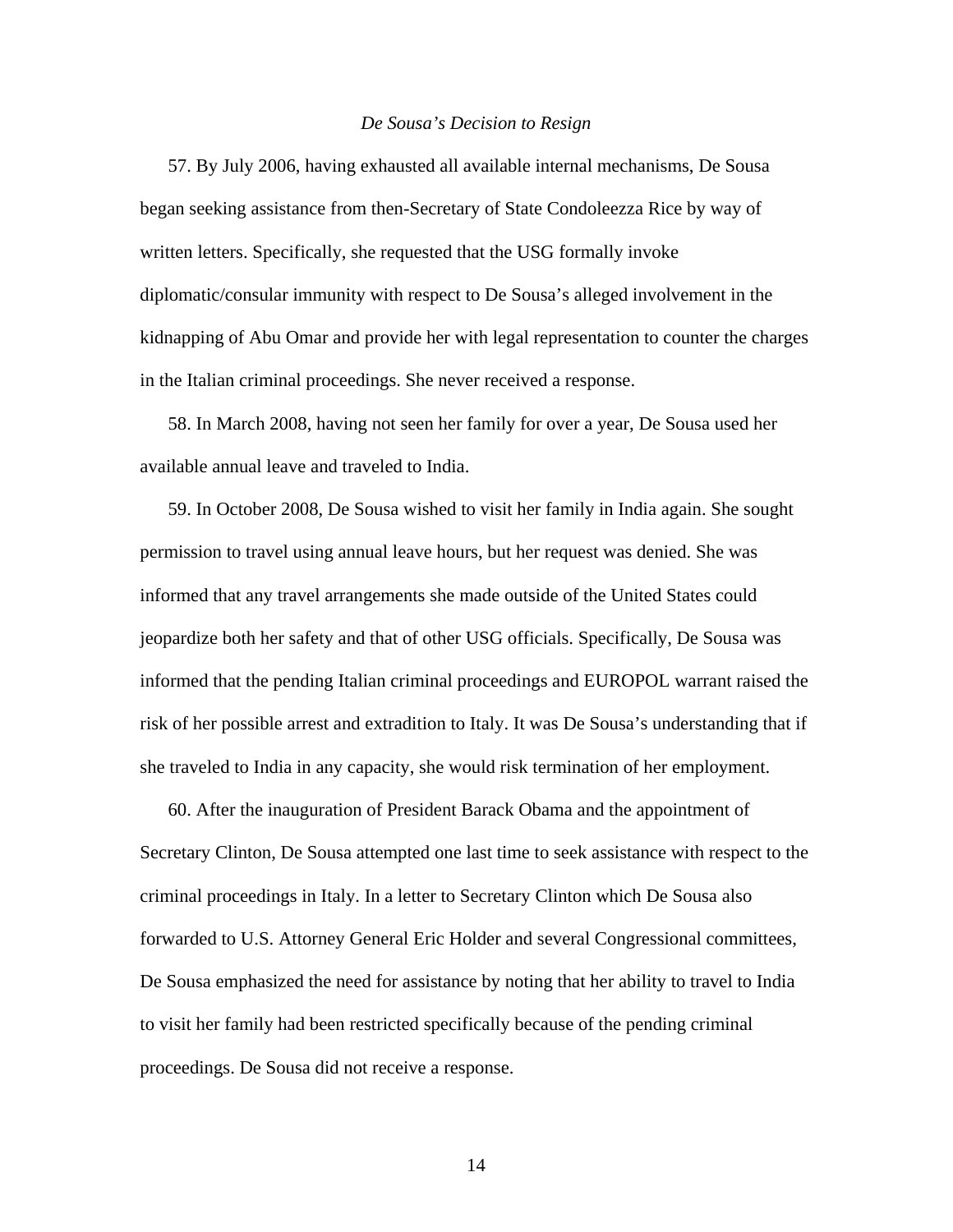61. As long as the Italian criminal proceedings remain ongoing, De Sousa's ability to travel outside of the United States is risky at best and dangerous at worst. If she attempts to enter any country within the European Union, she will be immediately arrested pursuant to the pending EUROPOL warrant. If she enters any other foreign country with an extradition treaty with Italy (or even the European Union as a whole), she faces the risk of detention and extradition to Italy. In effect, De Sousa is unable to ever leave the United States, whether to visit her family members or for business, as long as the Italian criminal proceedings are ongoing.

62. In addition, De Sousa will be required to list the Italian criminal proceedings, the EUROPOL warrant, and even Abu Omar's civil suit against her on even the most rudimentary job applications and background investigation forms, thereby severely restricting her options for future employment in her chosen profession.

63. In effect, as long as the criminal proceedings continue unabated, De Sousa's ability to travel and pursue her chosen career is effectively in ruins by no fault of her own.

64. In February 2009, De Sousa made the decision that she could no longer agree to remain a USG employee as long as the USG refused to either protect her from the pending Italian criminal proceedings, provide her with legal representation to counter the charges or even permit her to visit her family overseas. Consequently, De Sousa tendered her resignation on February 13, 2009.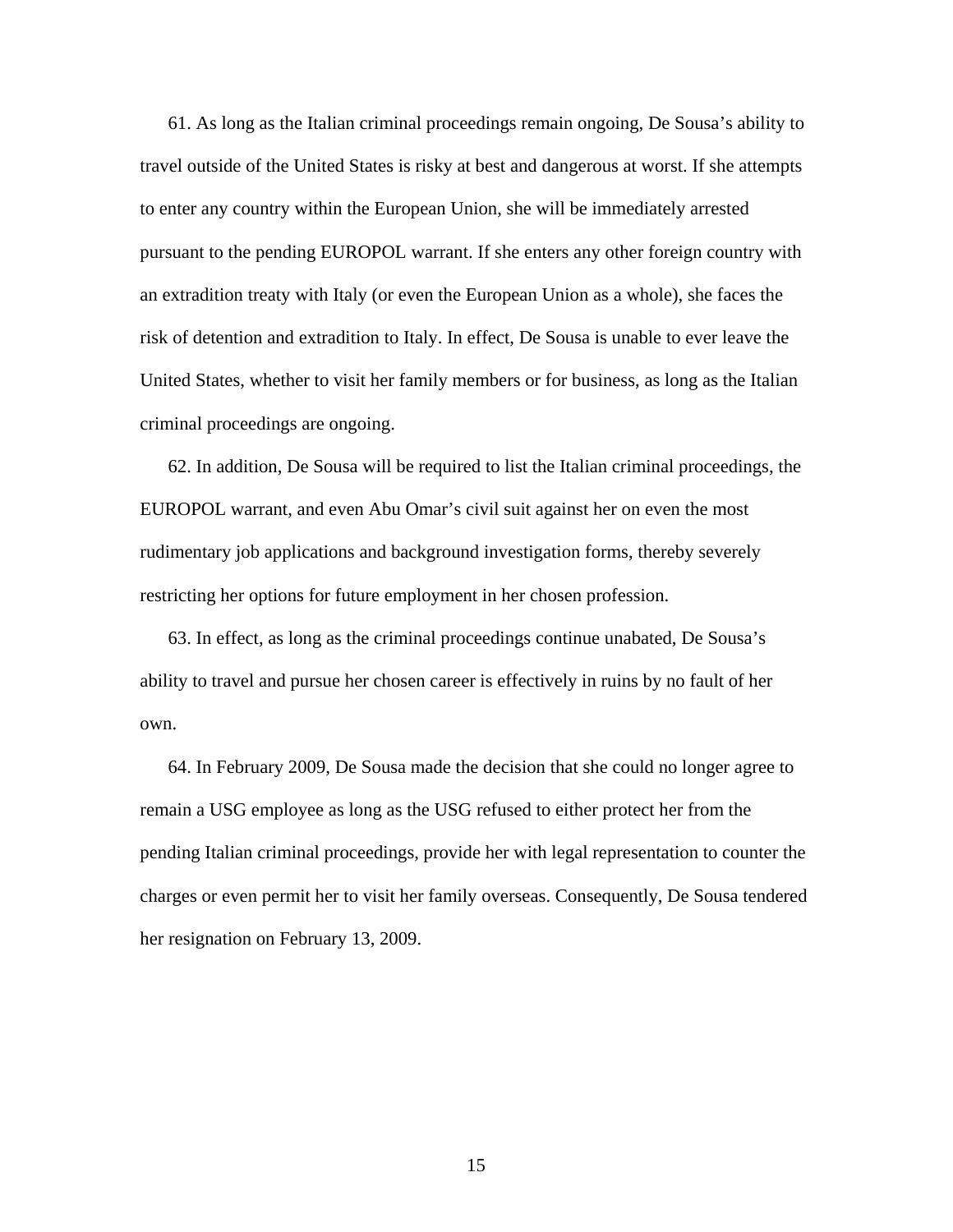## **FIRST CAUSE OF ACTION (ADMINISTRATIVE PROCEDURES ACT – INVOCATION OF IMMUNITY)**

65. De Sousa repeats the allegations contained in paragraphs 33 through 64 above, inclusive.

66. In 1998, De Sousa was selected to serve as an FSO.

67. As an FSO, De Sousa possessed the same constitutional, statutory and regulatory rights as any other federal employee. These include, among other things, the usual rights, privileges and benefits that are accorded federal employees.

68. In August 1998, De Sousa was assigned to the U.S. Embassy in Rome, Italy as a Political Officer, Second Secretary. In May 2001, De Sousa was selected to serve as a Consul of the United States Consulate in Milan, Italy.

69. As an FSO serving overseas, Sousa was entitled to all aspects of diplomatic and consular immunity conferred upon diplomatic agents and consular officers by way of the VCDR and VCCR, respectively. Sousa was provided a valid Diplomatic U.S. Passport by the USG for work-related purposes which verified that she retained diplomatic/consular immunity.

70. On February 16, 2007, Judge Magi formally indicted De Sousa for involvement in the alleged kidnapping of Abu Omar.

71. De Sousa's alleged involvement, even if true, clearly fell within the scope of her official duties and thereby entitles her to diplomatic/consular immunity.

72. To date, the USG has refused to assert diplomatic/consular immunity for De Sousa and has failed to ensure that legal representation is provided for her to counter these charges. The USG has not, at any point, issued an express waiver of De Sousa's diplomatic/consular immunity.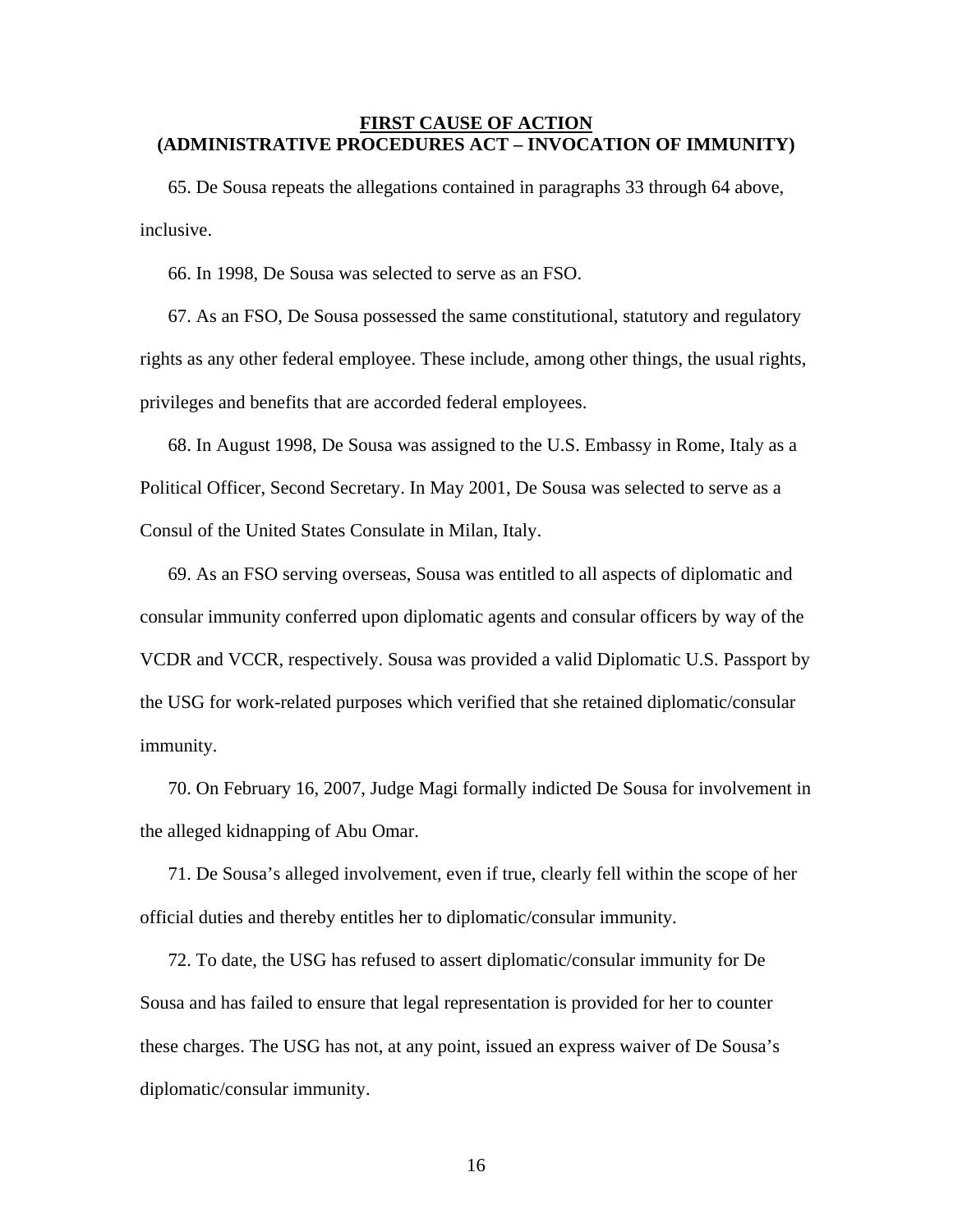73. The defendants committed and undertook actions that were arbitrary, capricious and/or an abuse of discretion pertaining to De Sousa, including, but not limited to, their failure to invoke diplomatic/consular immunity for De Sousa and provide her with legal representation. These acts are unwarranted by the facts, unsupported by substantial evidence and in violation of internal regulations, thereby causing De Sousa to suffer legal wrongs under the Administrative Procedures Act.

74. The USG's actions caused and continue to cause De Sousa significant emotional, professional and economic harm, including, but not limited to, possible criminal or civil liability.

## **SECOND CAUSE OF ACTION (FIFTH AMENDMENT LIBERTY INTEREST)**

75. De Sousa repeats the allegations contained in paragraphs 33 through 64 above, inclusive.

76. As an FSO, De Sousa possessed the same constitutional, statutory and regulatory rights as any other federal employee. These include, among other things, the usual rights, privileges and benefits that are accorded federal employees.

77. In August 1998, De Sousa was assigned to the U.S. Embassy in Rome, Italy as a Political Officer, Second Secretary. In May 2001, De Sousa was selected to serve as a Consul of the United States Consulate in Milan, Italy.

78. As an FSO serving overseas, Sousa was entitled to all aspects of diplomatic and consular immunity conferred upon diplomatic agents and consular officers by way of the VCDR and VCCR, respectively. De Sousa was provided a valid Diplomatic U.S. Passport by the USG for work-related purposes which verified that she retained diplomatic/consular immunity.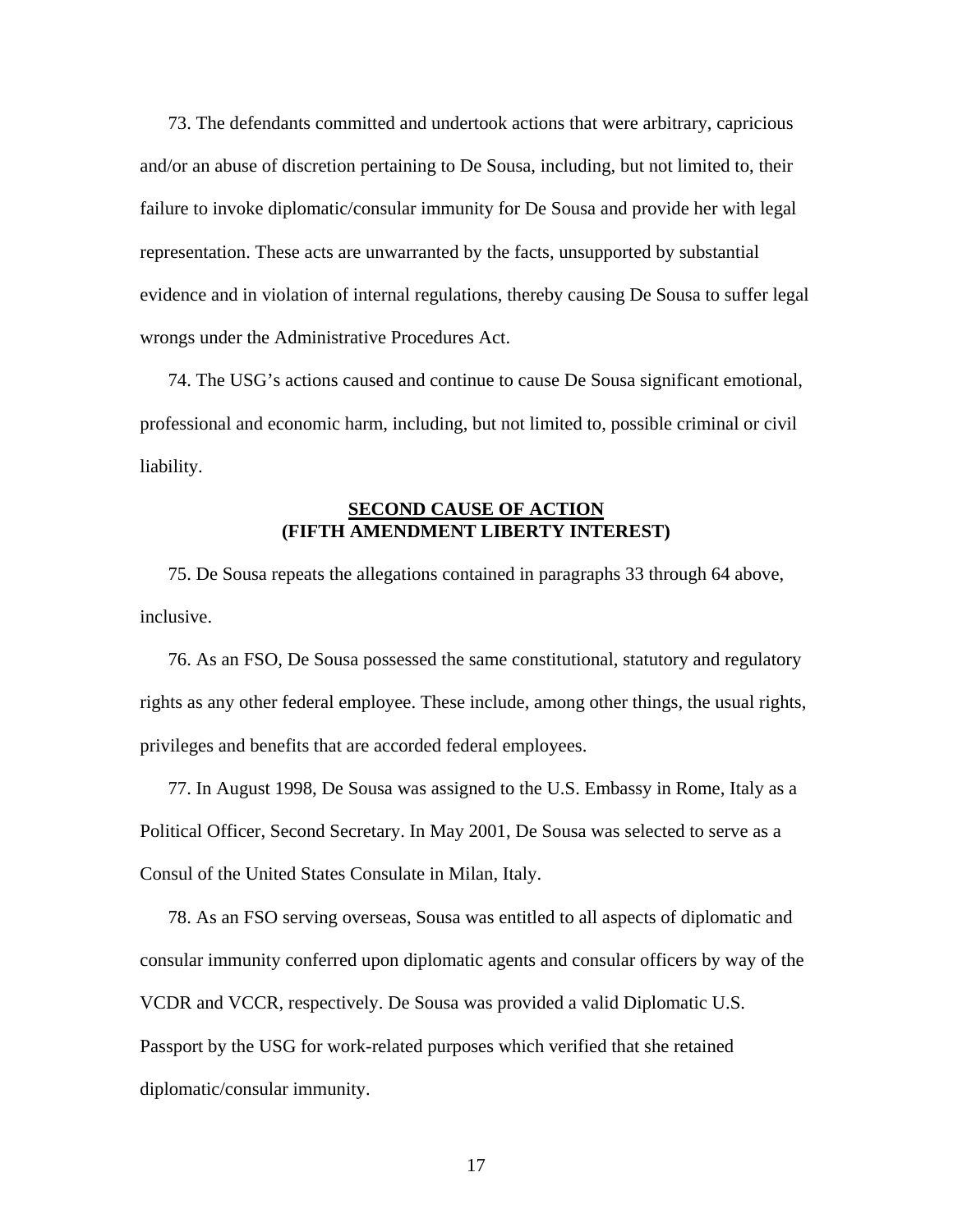79. On February 16, 2007, Judge Magi formally indicted De Sousa for involvement in the alleged kidnapping of Abu Omar.

80. De Sousa's alleged involvement, even if true, clearly fell within the scope of her official duties and thereby entitles her to diplomatic/consular immunity.

81. On February 13, 2009, De Sousa resigned from the DOS.

 82. By way of their actions, or deliberate inaction, the defendants have permitted inaccurate and defamatory information regarding De Sousa to be publicly reported worldwide. This information has publicly impugned De Sousa's reputation such that she can no longer work effectively in her chosen profession. The facts regarding De Sousa's conduct are verifiable yet the defendants have not taken any action to verify and/or refute them, nor have they taken any action to formally invoke diplomatic/consular immunity on behalf of De Sousa.

 83. To that end, the defendants have failed to accord De Sousa any semblance of due process and denied her full administrative rights, including diplomatic/consular immunity and an internal name-clearing hearing, to which she is entitled. As a consequence of the defendants' conduct and with her career in ruins, De Sousa was effectively forced to resign. In effect, the defendants' actions—or lack thereof—caused a constructive adverse change in Sousa's employment status.

 84. The defendants, by way of their unlawful and/or unethical actions, constructively forced De Sousa to resign. These actions included, but were not limited to, the USG's apparently deliberate failure to correct or otherwise address the false and defamatory information being publicly disseminated across the world regarding De Sousa's conduct, and to invoke her right to diplomatic/consular immunity. The dissemination of derogatory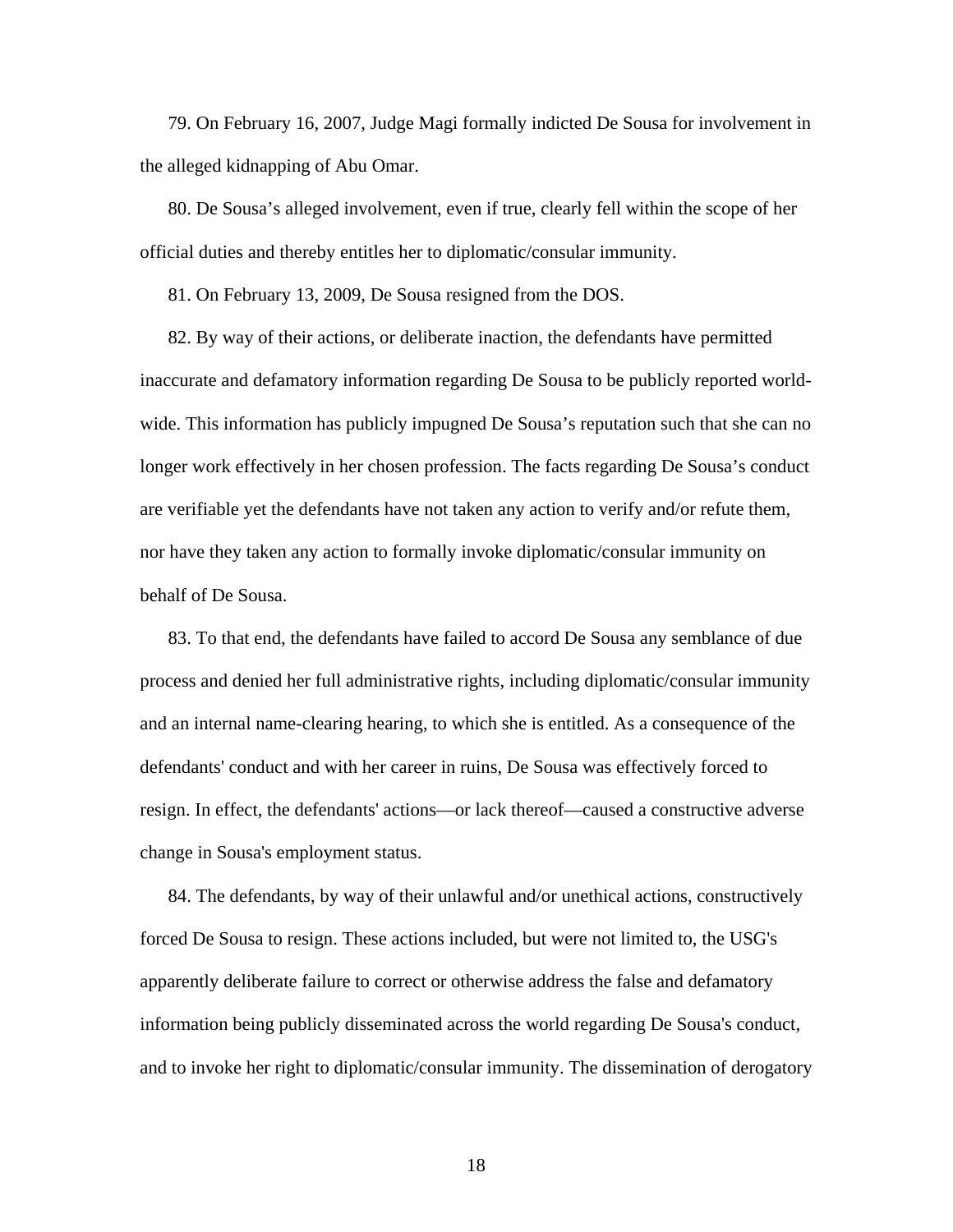information, combined with the ongoing criminal proceedings in Italy, served as the catalyst for De Sousa's resignation and has seriously damaged her reputation. Accordingly, De Sousa has been deprived of her liberty to work in her chosen profession.

 85. The defendants are not authorized to deny an individual "Liberty" without "due process of law" in contravention of the Fifth Amendment. Because De Sousa was not afforded due process rights before or after she was constructively forced to resign, she was deprived of the ability to challenge the accuracy of the evidence underlying the criminal indictment in Italy and which can be found within her personnel and/or security files at DOS.

 86. The defendants' actions have consequently automatically excluded De Sousa from participating in her chosen profession. Should De Sousa apply to work for a federal agency or a private civilian employer for a position that requires even the most rudimentary background investigation, she will be forced to reveal that she faces criminal charges and a civil suit in Italy, as well as the pending EUROPOL arrest warrant. In addition, the USG will disseminate information it maintains about De Sousa's conduct, to include known inaccurate and false information that will adversely impact upon her reputation and chances for additional employment opportunities. As a result, the defendants have effectively stigmatized De Sousa and impugned her reputation, broadly precluded her from pursuing her chosen profession and imposed a "status change" upon her that has implicated her liberty interests.

 87. The defendants are not permitted to violate De Sousa's Constitutional rights, as set forth by the Constitution of the United States.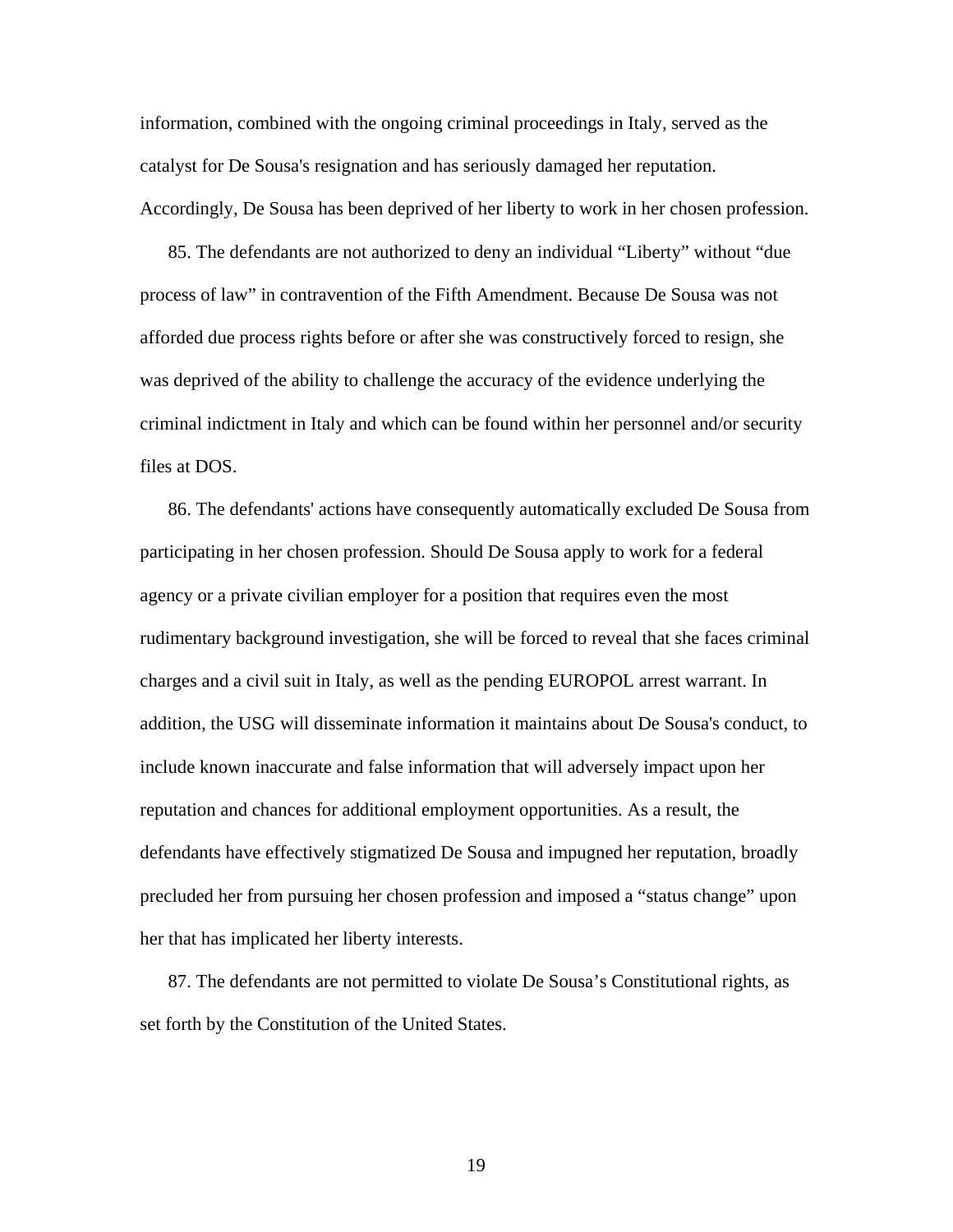88. As a result, De Sousa has suffered adverse and harmful effects, including but not limited to, lost or jeopardized present or future professional and financial opportunities, as well as the threat of criminal prosecution if she ever leaves the territorial boundaries of the United States.

# **THIRD CAUSE OF ACTION (FIFTH AMENDMENT – FREEDOM TO TRAVEL OUTSIDE THE UNITED STATES)**

89. De Sousa repeats the allegations contained in paragraphs 33 through 64 above, inclusive.

90. As an FSO, De Sousa possessed the same constitutional, statutory and regulatory rights as any other federal employee. These include, among other things, the usual rights, privileges and benefits that are accorded federal employees.

91. In August 1998, De Sousa was assigned to the U.S. Embassy in Rome, Italy as a Political Officer, Second Secretary. In May 2001, De Sousa was selected to serve as a Consul of the United States Consulate in Milan, Italy.

92. As an FSO serving overseas, Sousa was entitled to all aspects of diplomatic and consular immunity conferred upon diplomatic agents and consular officers by way of the VCDR and VCCR, respectively. De Sousa was provided a valid Diplomatic U.S. Passport by the USG for work-related purposes which verified that she retained diplomatic/consular immunity.

93. On February 16, 2007, Judge Magi formally indicted De Sousa for involvement in the alleged kidnapping of Abu Omar.

94. De Sousa's alleged involvement, even if true, clearly fell within the scope of her official duties and thereby entitles her to diplomatic/consular immunity.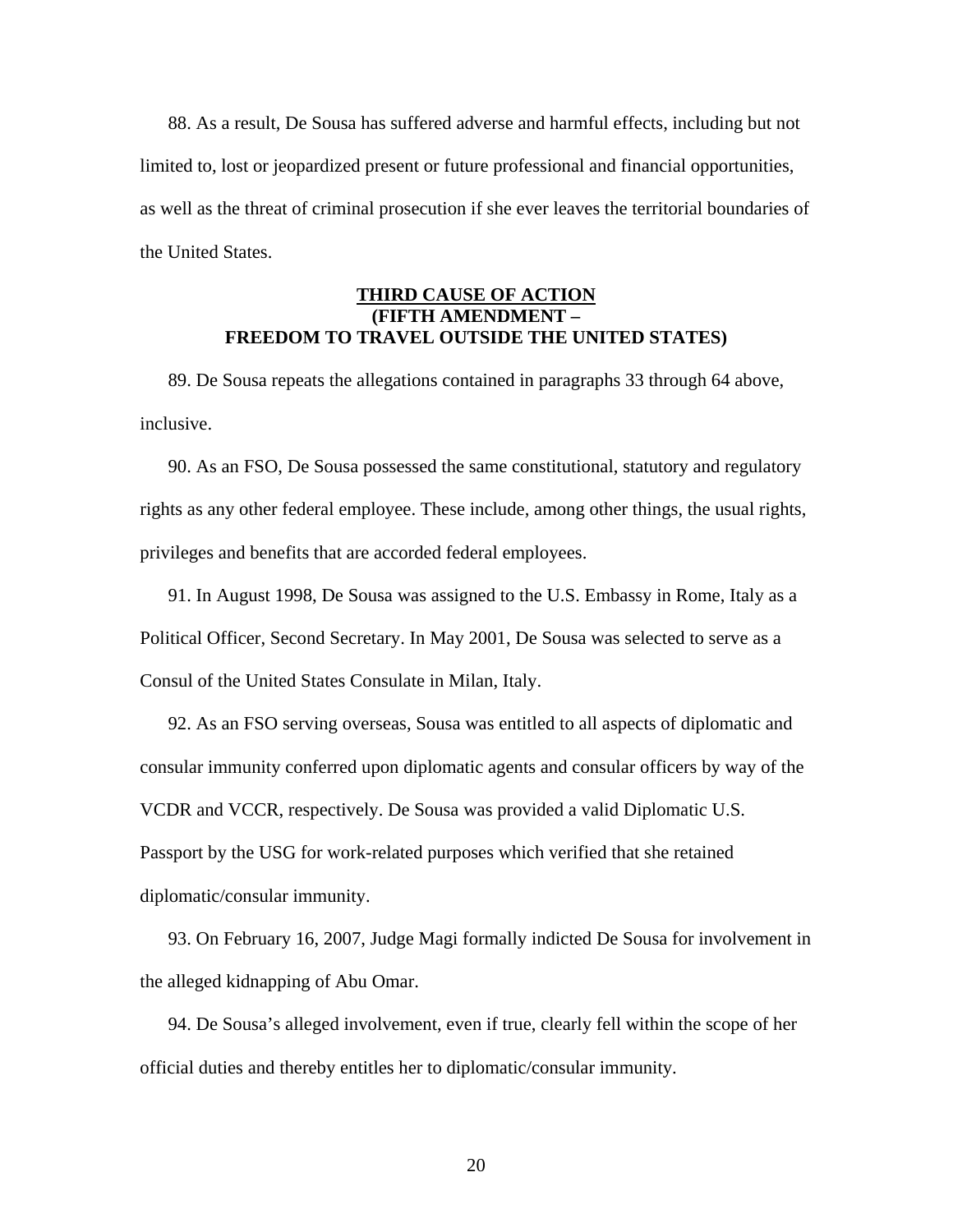95. To date, the USG has refused to assert diplomatic/consular immunity for De Sousa and has failed to ensure that legal representation is provided for her to counter these charges. The USG has not, at any point, issued an express waiver of De Sousa's diplomatic/consular immunity.

96. On February 13, 2009, De Sousa resigned from the DOS.

 97. The defendants have failed to accord De Sousa due process and denied her full administrative rights, including diplomatic/consular immunity, to which she is entitled. As a result of the defendants' conduct—or lack thereof—De Sousa is no longer able to travel outside the territorial boundaries of the United States, as she risks arrest and criminal prosecution under the EUROPOL warrant. Therefore, the defendants have effectively deprived De Sousa of her constitutional liberty interest in travel without due process of the law in violation of the Fifth Amendment.

98. Moreover, De Sousa's inability to travel effectively precludes her from pursuing a career in her chosen field in foreign affairs. Without the ability to travel, De Sousa is unable to obtain numerous jobs in this field, including but not limited to diplomat, envoy, attaché, consultant, and a career in international business.

99. The defendants are not permitted to violate De Sousa's Constitutional rights as set forth by the Constitution of the United States.

100. As a result, De Sousa has suffered adverse and harmful effects, including but not limited to, lost or jeopardized professional and financial opportunities, as well as the threat of criminal prosecution if she ever leaves the territorial boundaries of the U.S.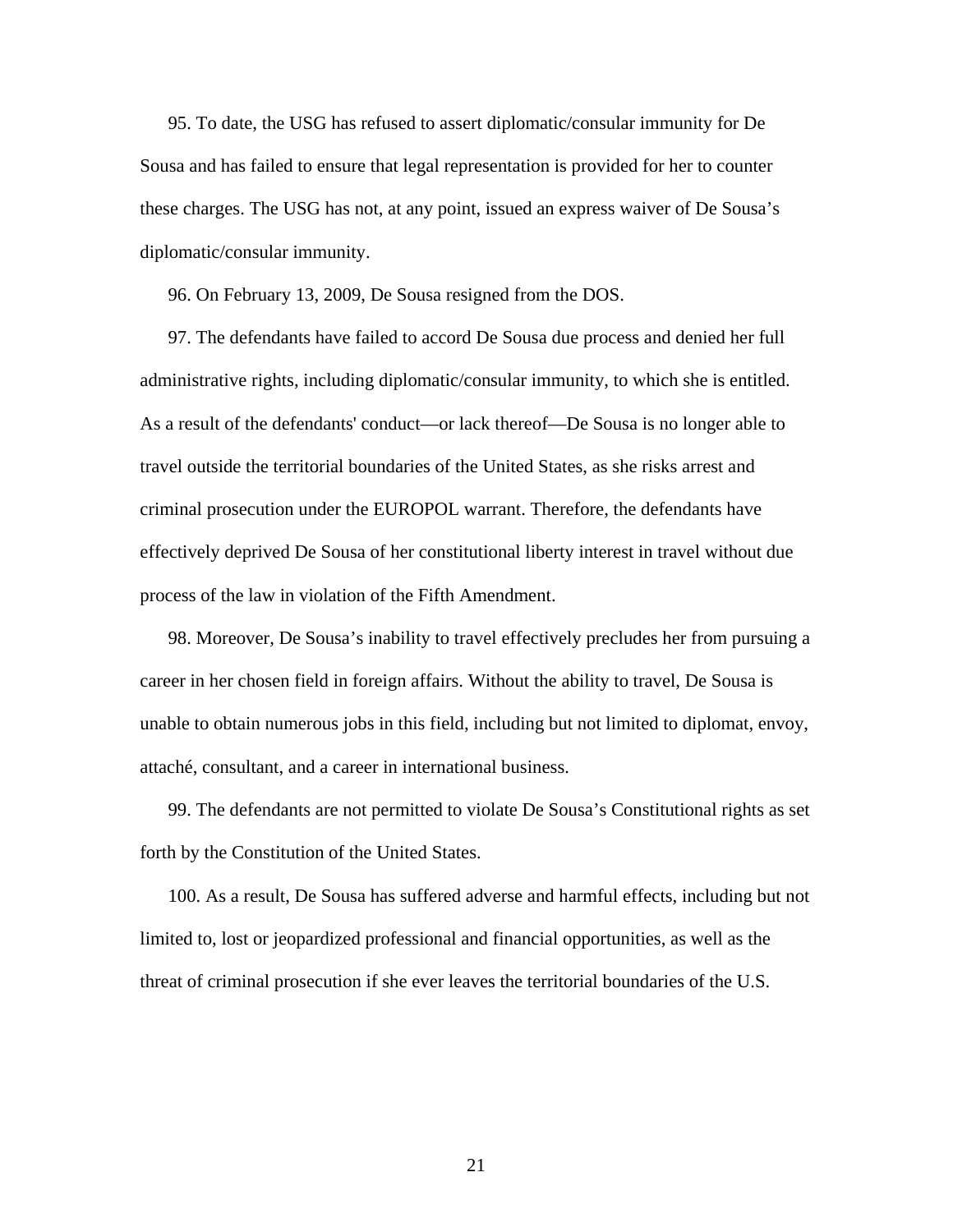WHEREFORE, De Sousa requests that the Court award her the following relief:

(1) Require the USG to formally invoke diplomatic and/or consular immunity on behalf of De Sousa and provide her with legal representation with respect to both the criminal and civil proceedings in Italy;

(2) Declare and find that the defendants violated the Administrative Procedures Act by failing to comply with internal rules and regulations with respect to invoking and asserting diplomatic and/or consular immunity on behalf of De Sousa;

(3) Declare and find that the defendants violated De Sousa's liberty interest under the Fifth Amendment to the Constitution;

(4) Require the defendants to provide De Sousa with a name-clearing hearing in which De Sousa can refute and/or challenge the accuracy of the information underlying the criminal and civil proceedings in Italy that constructively forced her to resign;

(5) Declare and find that the defendants violated De Sousa's liberty interest in traveling and pursuing a career dependent on travel under the Fifth Amendment to the Constitution;

(6) Invoke its equitable powers to expunge all records or information that are inaccurate, derogatory or infringe upon De Sousa's express or implied constitutional or statutory rights;

(7) Require the defendants to reimburse De Sousa for all associated expenses to resolve these disputes;

(8) Award De Sousa the costs of the action and reasonable attorney fees under the Equal Access to Justice Act, 5 U.S.C.  $\S$  552a(g)(4)(B), or any other applicable law; and

(9) Grant such other relief as the Court may deem just and proper.